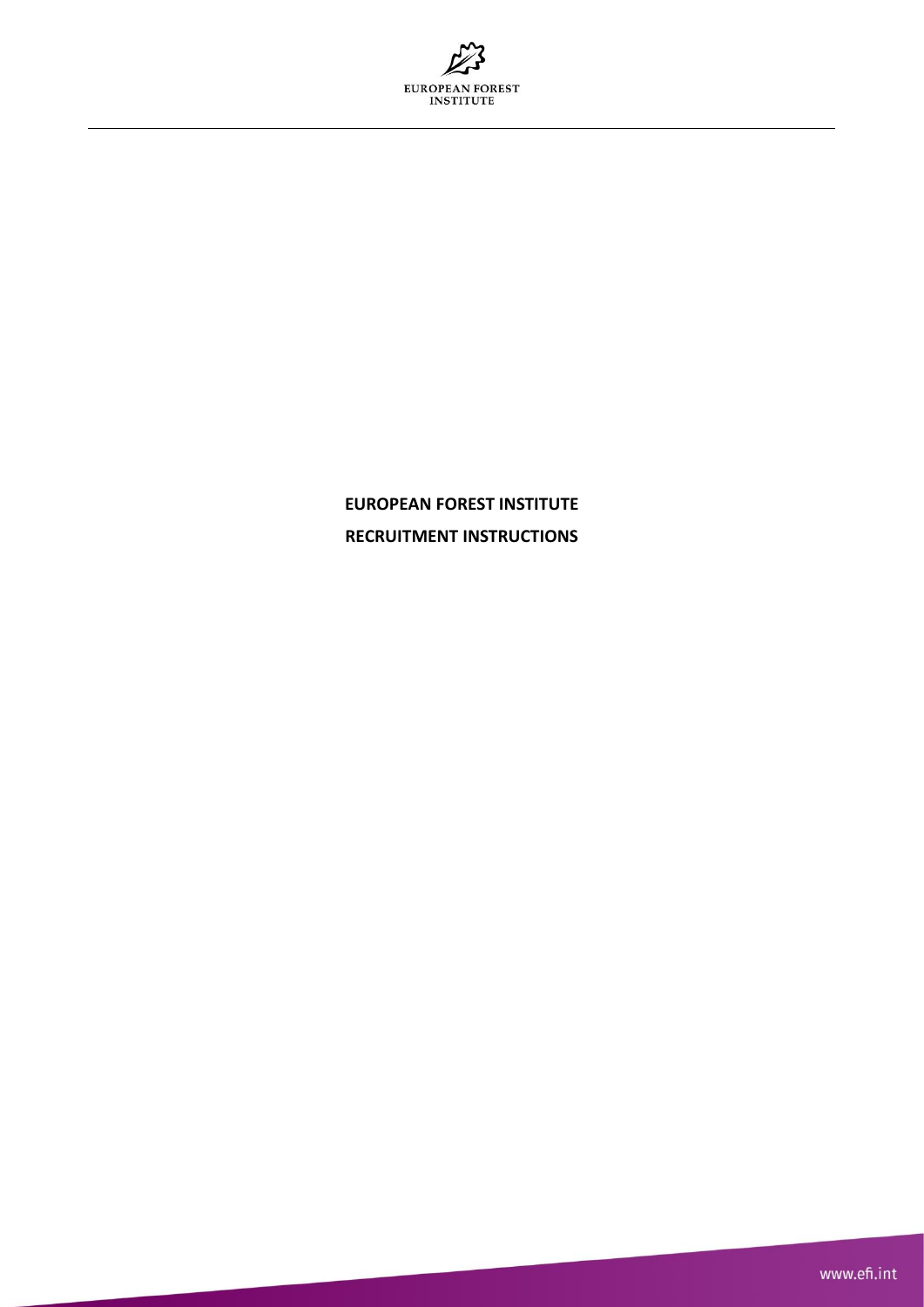# **AS DECIDED BY THE BOARD OF THE EUROPEAN FOREST INSTITUTE 1 OCTOBER 2012**

**AS UPDATED BY EFI DIRECTOR** 

**1 APRIL 2021**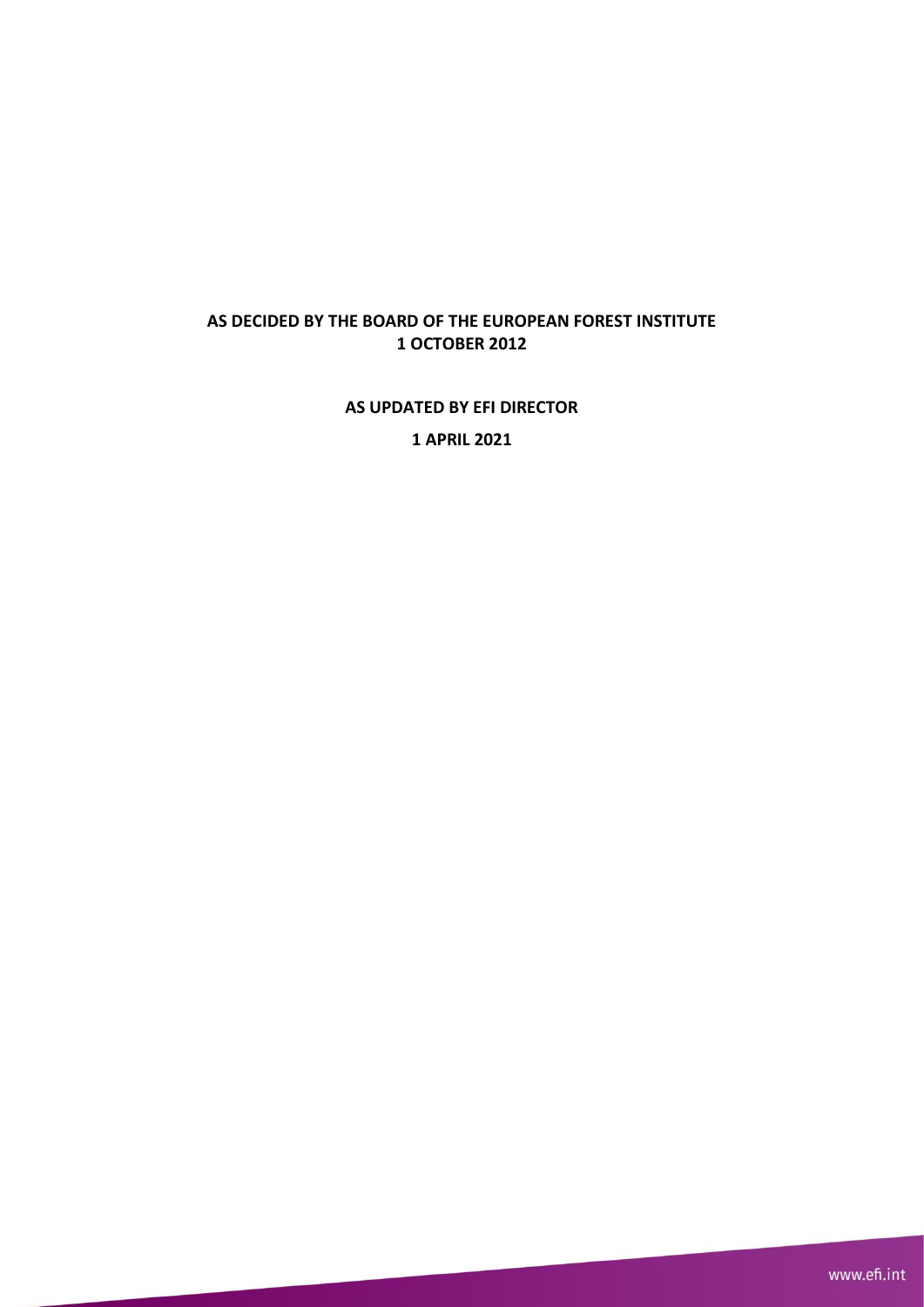# **1. GENERAL**

## **1.1. Introduction**

This document provides guidance concerning the keys stages of the recruitment process, to ensure a structured and consistent approach to recruitment.

These instructions apply to the recruitment of all EFI employees.

## **1.2 General Principles**

Recruitment shall be based on a fair and unbiased selection process.

EFI is committed to ensure that no consideration will be given to nationality, race, gender, political persuasion, marital status or sexual orientation when carrying out a recruitment process.

## **1.3 Responsibilities**

It is the responsibility of the Recruiting Supervisor (which is usually the supervisor of the position to be recruited) to ensure adherence to the recruitment instructions.

It is the responsibility of Head of HR & Administration to provide support and guidance to the Recruiting Supervisor during the recruitment process. If required, Head of HR & Administration can delegate associated tasks as detailed in these instructions.

## **1.4 Documentation**

At all stages of the recruitment process it is important that notes detailing any action taken are kept by HR. The notes must be relevant to and necessary for the process.

## **1.5 Confidentiality**

All applications as well as other information and documentation relating to a recruitment process shall be treated confidentially, and may, with the exception of what is stated in the following paragraph, only be disclosed to members of the selection committee and other persons specifically authorized by the Head of HR & Administration.

- The following information about a recruitment process can be disclosed: number of applicants, gender distribution, age distribution and nationalities of applicants.
- Contacting referees as part of the selection process.

No information about appointment of a person may be disclosed before an official announcement has been made by EFI.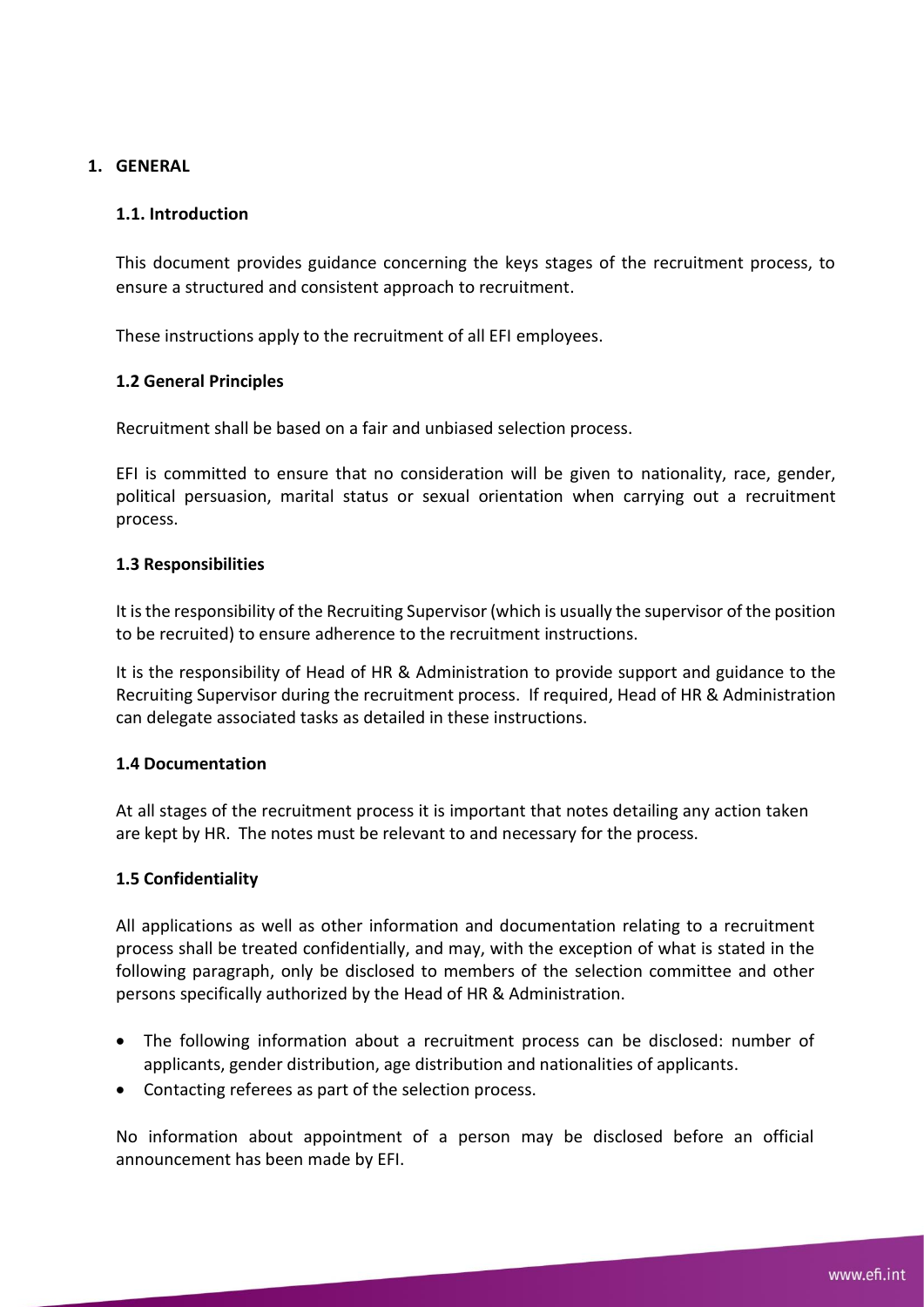## **1.6 Participation of the Staff Committee**

The Staff Committee shall be entitled to choose a representative to participate as an observer in all steps of the selection process of Deputy Director.

## **1.7 Interview Travel Costs**

EFI will reimburse travel and accommodation costs for candidates participating in the recruitment process. Any reimbursement of costs will be according to economy class travel based on the most cost-efficient itinerary and standard room hotel accommodation. Candidates are required to provide an estimation of costs. If requested, EFI can make arrangements on behalf of the candidates.

## **2 TYPES OF RECRUITMENT**

The standard practice is to fill any vacant and new positions through a competitive recruitment process.

## **2.1 Competitive Recruitment Process**

## Internal Recruitment

When deemed appropriate, a position will be advertised internally via internal communication channels.

Interviews are conducted with internal candidates that meet the requirements for the position. If an internal candidate is deemed suitable for the position, they are offered the position and no external recruitment is required.

If internal candidates are not offered the position, they will be informed by the Recruiting Supervisor.

## External Recruitment

If a position cannot be filled internally, an external recruitment process will be carried out. Positions will be announced on EFI website and other media as decided by the Recruiting Supervisor.

## **2.2 Direct Appointment**

This means filling a position without a competitive recruitment process and is only allowed with written approval from EFI Director (or another person authorised by EFI Director).

A written justification to support the use of direct appointment must be provided by the Recruiting Supervisor in consultation with the Head of HR & Administration for approval.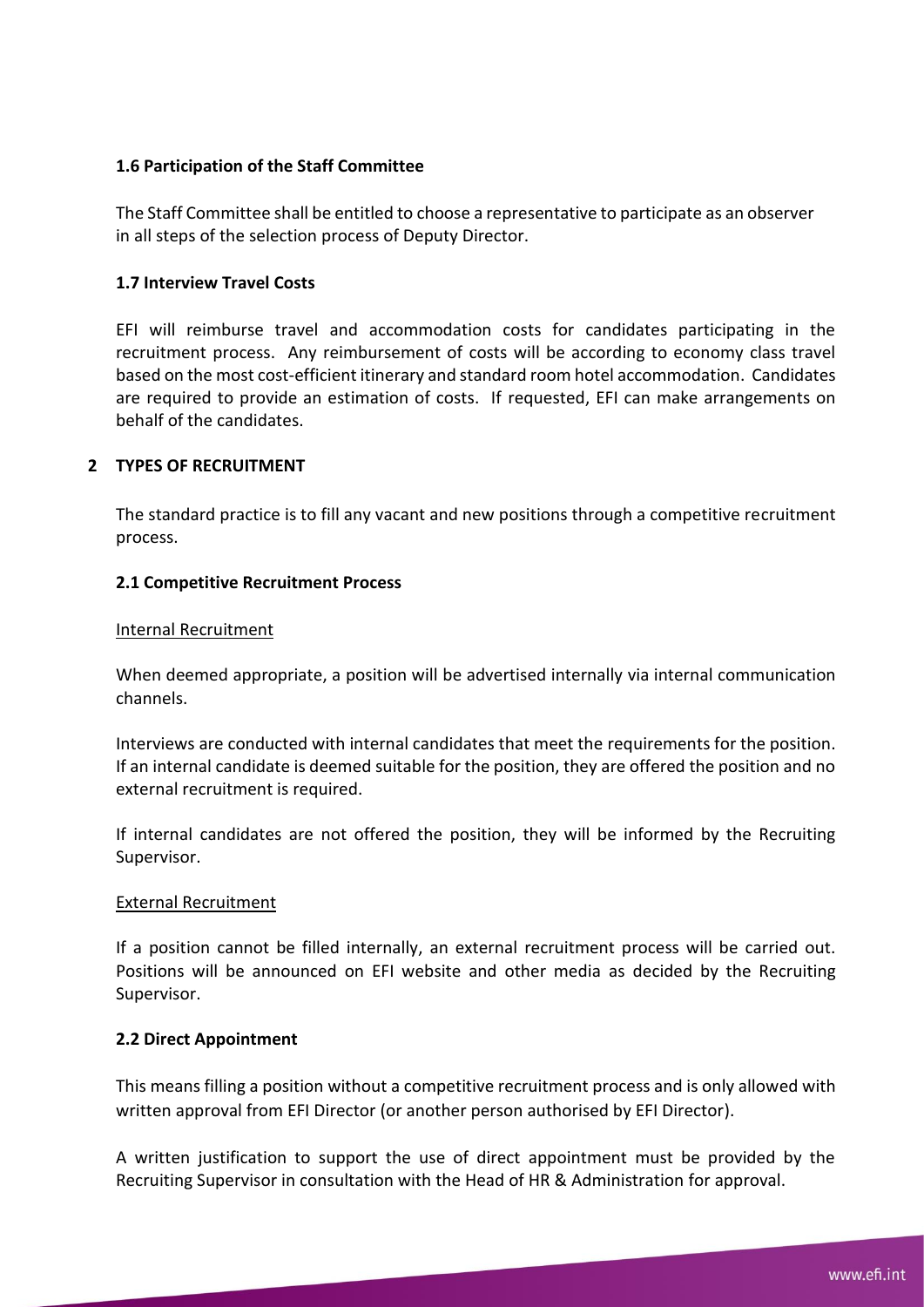## **3 PRE-RECRUITMENT PROCESS**

## **3.1 Authorisation to Recruit**

The requirement to fill a vacant position in a Unit, Programme or Facility and initiate a recruitment process is, in consultation with Head of HR & Administration, decided by the respective Head.

## **3.2 Vacancy Announcement**

The Recruiting Supervisor will prepare the vacancy announcement for the position and send to Head of HR & Administration for review.

Vacancy announcement will normally contain at least the following information:

- A brief description of EFI and overview of position
- Key responsibilities for the position
- Qualifications and experience requirements
- Duration of appointment
- Location of employment
- Deadline for applications

Competitive recruitment processes will be advertised for at least two weeks.

## **4 SELECTION PROCESS**

## **4.1 Receipt of applications**

Head of HR & Administration shall log all applicants received for a position on the applications received log which will serve as a permanent record of all applicantions received. The log will detail statistics relating to gender, age and nationality.

## **4.2 Selection Committee**

The committee will normally consist of at least three EFI employees, who have a position at least equal to that of the position being recruited. The members of the committee are proposed by the Recruiting Supervisor and confirmed by the Head of HR & Administration. The Recruiting Supervisor and Head of HR & Administration shall be members of the committee.

EFI Director will appoint members of the selection committee for the recruitment of Deputy Director.

All committee members must inform Head of HR & Administration of any potential conflicts of interest as stated in EFI Staff Code of Conduct.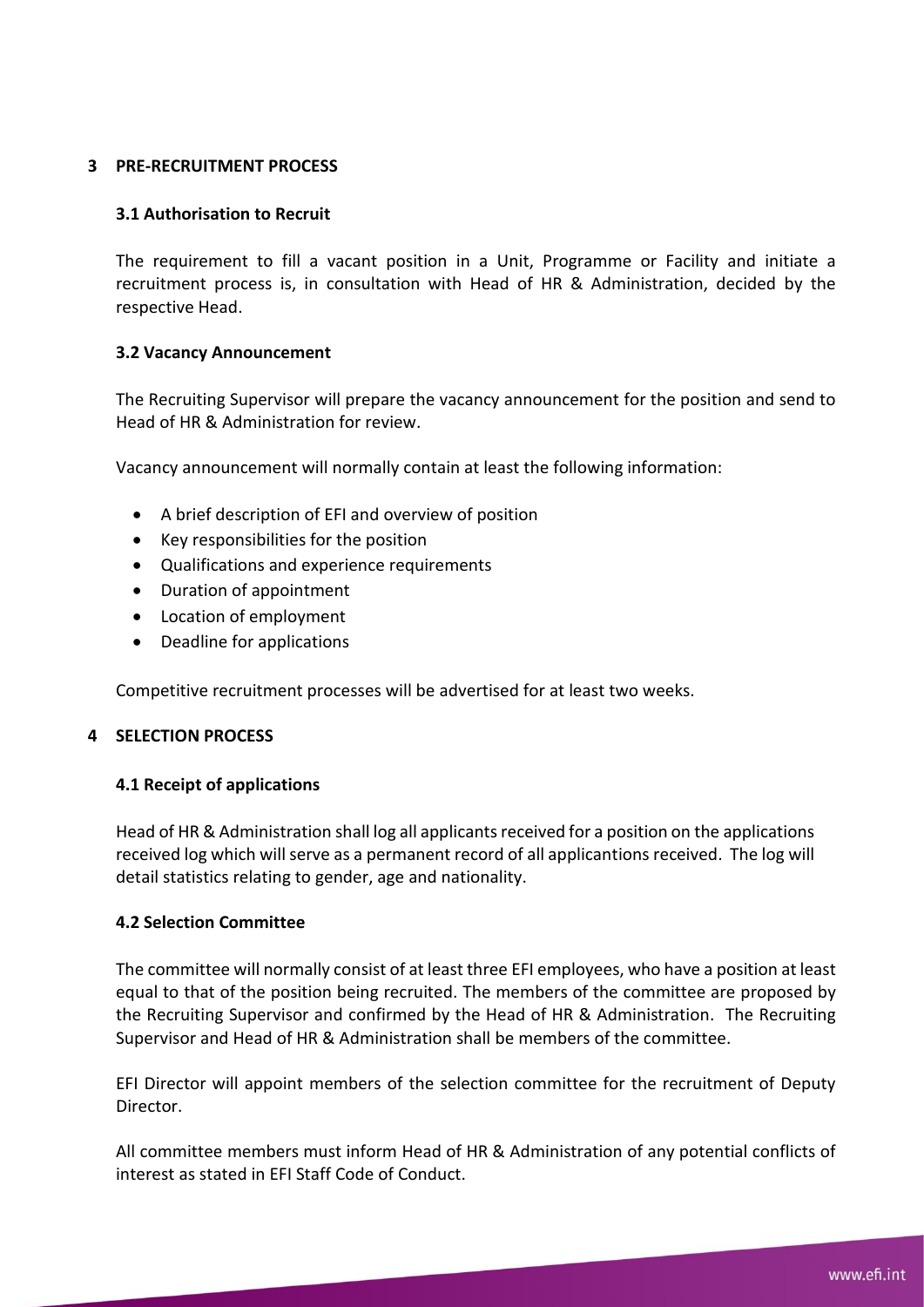## **4.3 Shortlisting of candidates**

The selection committee is responsible for the shortlisting of candidates against the qualifications and experience requirements for the position. This process should normally be completed within two weeks of the closing date stated on the vacancy announcement.

#### **4.4 Interview Process**

The interview process will normally consist of a two-stage process, as follows:

#### First stage interviews

The selection committee will carry out first stage interviews, usually virtually or with face-toface interviews with all shortlisted candidates. The same interview method will ideally be used for all candidates.

After concluding the first stage interviews, the selection committee will select candidates for the second stage interview. The selection committee can decide if appropriate, that further interviews are not required and can move to select the preferred candidate.

#### Second stage interviews

This stage will consist of face-to-face interviews and normally be carried out at the location in which the position will be based.

The Recruiting Supervisor is responsible for developing questions for the interview process, with support from Head of HR & Administration.

Should performance tests be carried out the candidates will be provided with clear instructions on how to complete the test, procedure for administering and the time available for completion.

## Decision and documentation

Upon completion of the interviews, the selection committee shall evaluate the candidates. Following the evaluation, the Recruiting Supervisor will then make a final decision on the preferred candidate for the position, ideally within two weeks of completing the interview process.

The preferred candidate will be contacted by the Recruiting Supervisor or Head of HR & Administration to confirm the outcome of the interview process and inform that they have been selected as the preferred candidate and that the next step in the process is to contact referees. The Recruiting Supervisor will contact at least one referee as provided by the selected candidate. Referees are requested to provide comments in relation to the candidate's suitability for the position to which they have applied. A reference request can be carried out by phone or email.